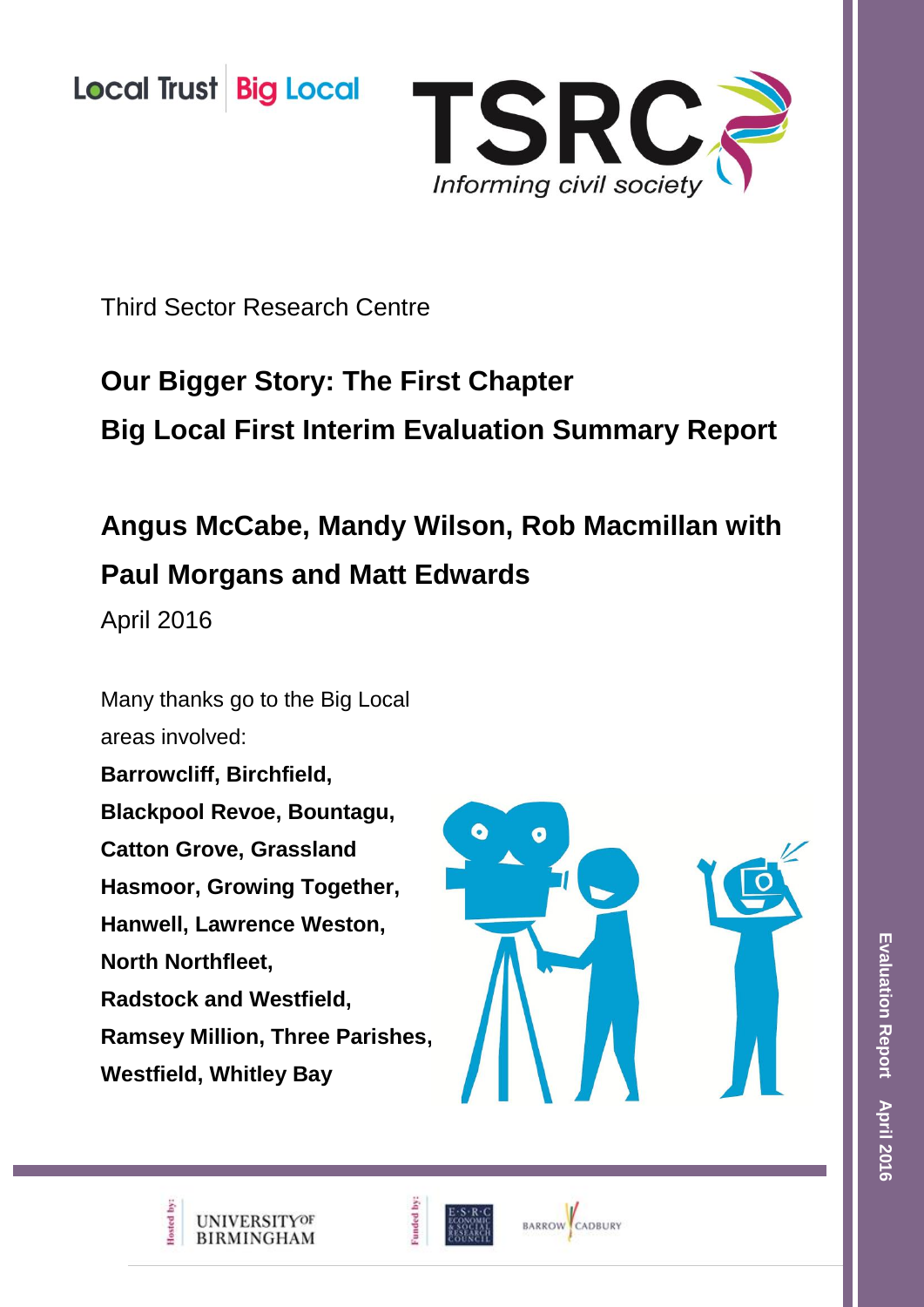# **Our Bigger Story: The First Chapter**

Our Bigger Story is a long term evaluation of Big Local, from 2015 to 2026. The evaluation uses film, podcasting and other media to record learning, progress and additional insight from fifteen Big Local areas. This is the first of a continuing series of reports and summaries. If you are viewing a digital version of this document, you can click the hyperlinks included throughout to view related videos and media from the areas.

# **Big Local: Some Common Themes**

At the heart of Big Local is the value of 'resident-led' development. The understanding that 'one size does not fit all', and support for different approaches, are real strengths of the programme. The Big Local areas taking part in 'Our Bigger Story' involve a wide variety of approaches in terms of how they consult and engage with residents, what partnership and working group structures are in place to oversee the work, the focus of their activities (on longer term plans, specific issues, or building a sense of community) and the ways in which the plans are actually implemented.

Big Local areas are very different, in the issues they are trying to address, how they are tackling them and in terms of their partnership arrangements. For all the diversity of the areas involved in Our Bigger Story, there are a number of common themes and issues arising in Big Local plans, such as a focus on **[environmental improvements,](https://vimeo.com/165578147?utm_source=email&utm_medium=vimeo-cliptranscode-201504&utm_campaign=29220) services for [children and young people,](https://youtu.be/i5hlqQ3D4ms) employment, health and wellbeing, crime and community safety**. Within this a whole range of 'sub-themes' emerge: promoting community identity and pride through [heritage development,](https://vimeo.com/149857074) building skills, knowledge and confidence, combating social isolation, especially amongst older people, and developing business and social enterprise.

Here we look at some of **the achievements and challenges** of the Big Local programme to date:

# **Residents better able to identify, prioritise and act on what needs to change**

All Big Local areas have been through a process of creating a community profile and gathering [residents' views,](https://youtu.be/faC4GpuYC0s) their [visions and aspirations](https://youtu.be/1KcMcr7TVd4) for their areas to help [inform their plans.](https://youtu.be/qXElgOQQLic) In some areas this has worked well, though in others there has been less overlap between needs and wants e.g. partnerships have been keen to respond positively to resident 'wishes' when, in reality, the 'need' might not have been there. This highlights the value of [reviewing plans,](https://youtu.be/YAEHoc_z1oU) and subsequent changes being made: *There is one project to do with transport within the area, which has not worked so well, principally*  because, .... people told us, that they would really like help in getting about ..., and in fact that wasn't *the case. The appetite actually wasn't there….*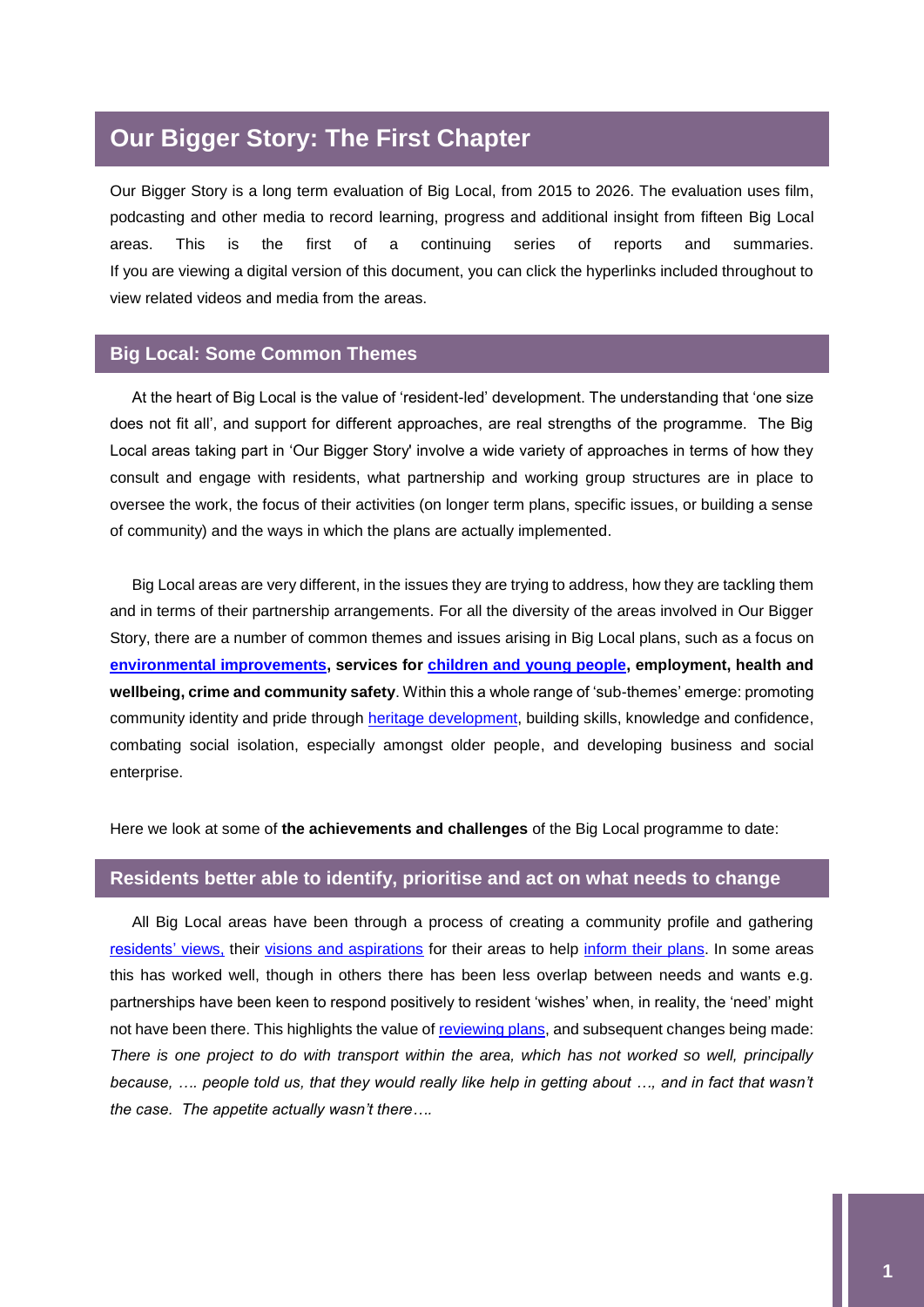Sometimes, issues and suggested solutions simply do not get the 'votes' of enough people. Addressing the more 'tricky' and deeper issues in poorer communities is difficult: *We need to get better at addressing the underlying problems in the area rather than just providing services.* In addition, residents may

*There is a challenge in understanding what people mean – for example more things for young people to do … There is a big difference between needs and wants and we need to nail this.*

have a shared understanding of what the key issues are in their community, but differ fundamentally on how to respond. For example, in one area where there is agreement that drugs and alcohol are issues, there is a divergence of opinion on whether the answer is to 'get those people out of here' or provide treatment and support. Similarly, with children and young people, there are those who aim to [empower](https://youtu.be/HXpiov1TxXY)  [young people](https://youtu.be/HXpiov1TxXY) and those who want to blame them.

### **Making a difference in Big Local areas: a better place to live**

*The making the place a better place to live is just happening everywhere… there is the obvious things like people taking more pride in their community, people being aware that they can make a difference and knowing that ……they can actually go to Big Local and say, "This bothers me. I'd like to do something about it" and get the support to do something about it. And that's just massive in terms of making it a better place to live.* 

#### **Changes in the community:**

The greatest change people talk about is an intangible cultural change - a **new belief** that things could, and would, happen in their areas.

'Bringing back community spirit' is a familiar aspiration across all the Big Local partnerships, promoted through, for example, galas, open days, [community fairs](https://youtu.be/0_cZzPD6y7g) and family events.

People talk about making **new friends** and having more **confidence** as a result of their involvement in the Big Local partnerships, e.g. a resident has successfully stood as a local councillor through involvement with Big Local. Even a small scale initiative can make a difference to the quality of people's lives: *I moved* [here] *about 5 years ago and really did not know anyone. The* [group] *gets you out of yourself and it's a place I feel fine in bringing the children. I'm the youngest one here so I've learned a lot of local history…….The group is a real hub for finding out about what is happening in the village……..It's friendly here.*

*There has been a change here just in the last year. People seem to be more … involved and less wary. I think it is because people have been around for a while…….and in the past things just came and went.*

*Doing it voluntarily has changed my outlook.* 

*Big Local has helped activate some new people – fired up those who wouldn't have got involved in existing structures.* 

*Big Local is much more than I expected. I've got more from this than I ever imagined. ….. I've produced a newsletter and I'm the secretary and I've never done this before, never taken minutes, so it's a learning curve……I'm treated (now) as worthy of being involved and get listened to.* 

[Volunteering opportunities](http://steamroommedia.co.uk/BBL-Interviews-540.mp4) are important, but so are jobs and

increased employment opportunities are a theme in many plans. To some extent, access to work may be enhanced through the personal development journeys of individuals involved in Big Local, and some innovative services have also been created with the express intent of getting more people into work.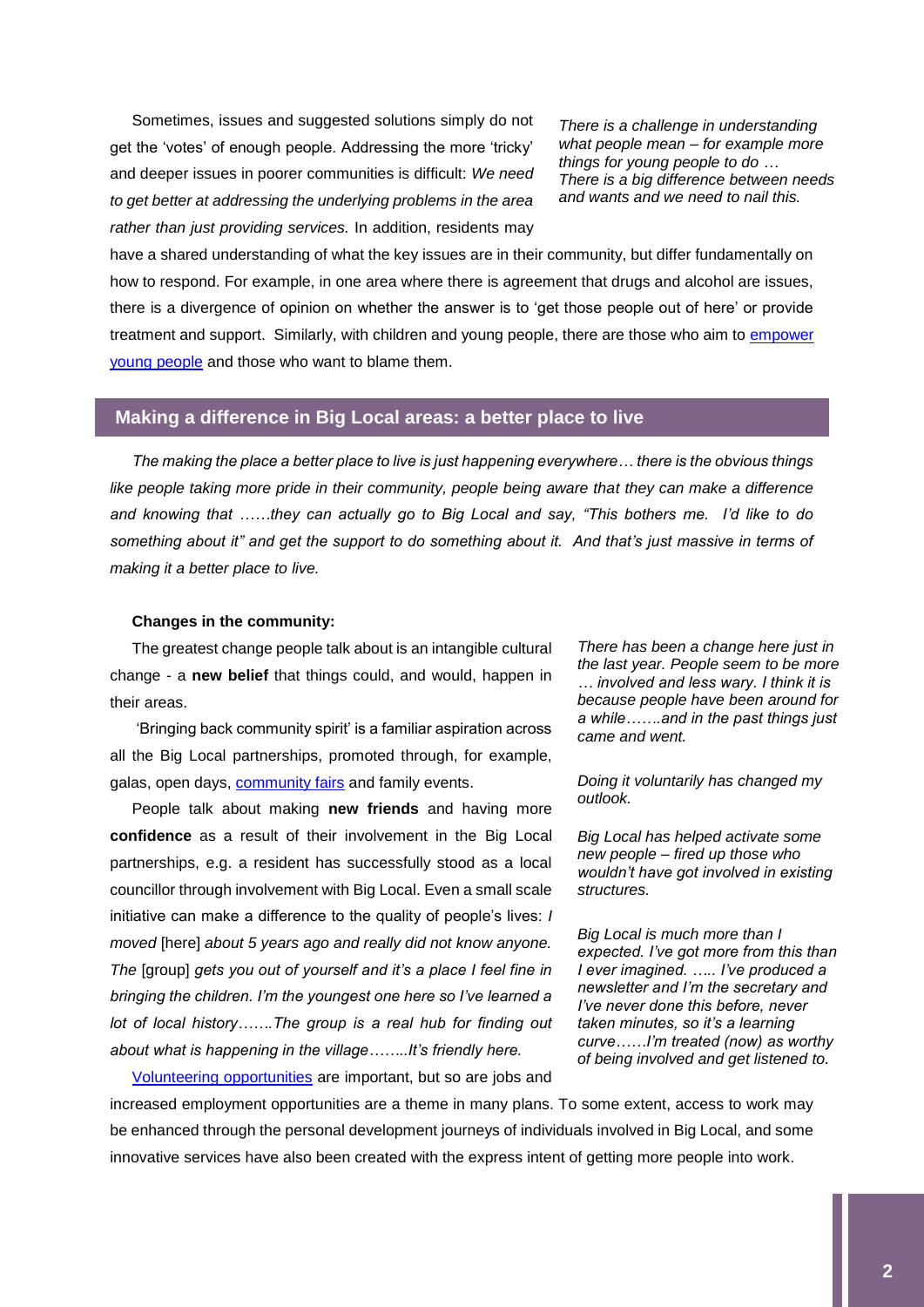A number of areas have focused on distributing **small grants** in the early years of their work. They show that small grants can make a substantial difference to individuals and local

*We are not trying to change the whole world, we are focusing on small, quite small, but big impact projects.'*

groups. This self-help approach may also contribute to sustaining the activities in the longer term. But in addition they have a strategic benefit as a way of making Big Local visible and understood in the community.

#### **The difference Big Local is making to local groups**:

One partnership has helped sustain activities in the local church which were threatened with closure and facilitated the development of new groups. Elsewhere Big Local areas are

*If it was not for Big Local you could not get the extra help you need at a time when groups are really struggling for funding.* 

supporting local heritage sites not only to improve existing activities but also to develop sustainable [business models](https://youtu.be/mdjNGnpi0SI) through increased visitor numbers – and create a sense of community pride.

Free access to community buildings is supporting the development of new groups and initiatives e.g. youth activities, older people's groups and local foodbanks.

In a number of areas there are larger-scale, ['whole community' initiatives.](https://youtu.be/UgadPKLtBXw) A practical example of this is energy efficiency and fuel poverty work in Lawrence Weston. Other examples include visible, physical and environmental improvements of varying scale: from hanging baskets and planters, to play spaces, new **community hubs**, community owned housing and a supermarket.

#### **Making a difference: power and Influence**

There are many examples of how, over time, important relationships are being built and Big Local areas are building the foundations for influence. Relationships between partnerships and local authorities are varied. There is evidence of some very effective linkages with local 'power holders', for example, where the status and funding associated with Big Local shows that partnerships are 'a serious player' in discussions about major planning developments. Conversely, partnerships created by the Big Local programme can feel threatening to long-established local structures, particularly to the smallest council bodies such as parish and town councils.

There are many examples of how local authorities have been very helpful to the delivery of Big Local plans. These include covering maintenance contracts for buildings or play areas funded by Big Local: *… wouldn't be here without their support*. Relationships work best where there is a common agenda around a particular development or project. Yet deliberations can still take a long time, especially where planning regulations and council legal teams are involved. There are several examples of where Big Local areas have been unable to meet their planned timescale because of council procedures getting in the way. Public spending cuts were also seen as a factor in the time taken to deliver, particularly capital projects, because of reduced staffing to process applications. This can lead to frustrations around *'nothing …. happening.'*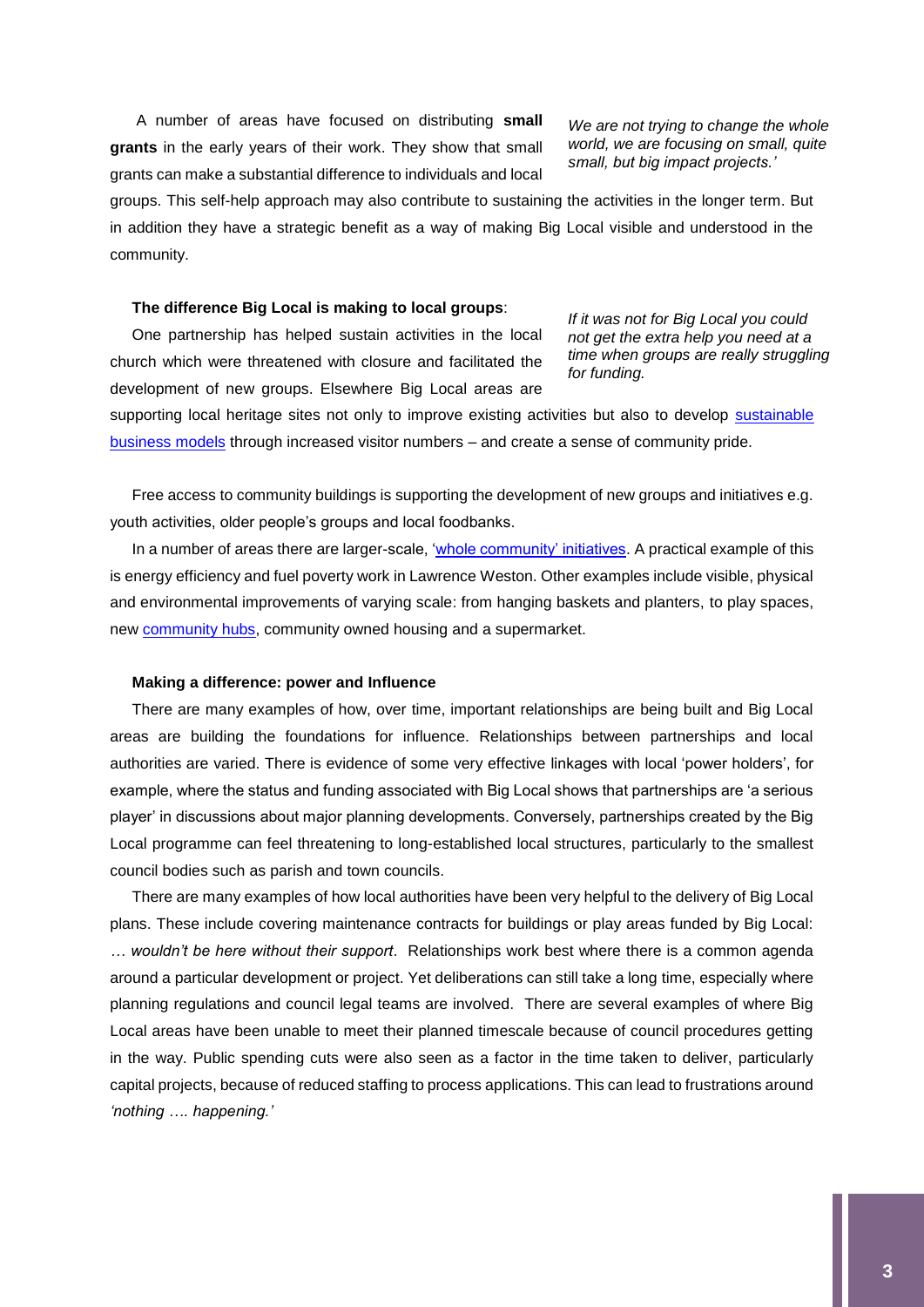# **The future: ['It's not about the money, money, money'](https://youtu.be/zDG9LVpqHuY)**

Different approaches have been taken to issues of sustainability and legacy. Interviewees talked about the long term future in terms of:

- legacy: leaving behind [substantial facilities](https://youtu.be/28iIRxHCP_E) (e.g. play parks, self-financing heritage attractions and improved green spaces),
- supporting other, constituted, community groups to take on the management of assets,
- the locally trusted organisation becoming, effectively, a potential successor body to the Big Local way of working,
- a minority of partnerships are looking to formalise and become, at this stage, legal entities and, therefore, successor bodies to Big Local,
- supporting the development of social enterprise, with [UnLtd support,](https://youtu.be/7iQLI9M_G1M) as a potential route towards a sustainable local economy, with local social enterprises delivering services within the community,
- drawing external agencies into the Big Local area which, given levels of need, could remain active, with alternative funding, after the programme, and
- the potential to evolve into a neighbourhood management model: co-ordinating services and governance at the hyper-local level.

In addition to physical legacies, Big Local areas, particularly those delivering mainly through small grants or via volunteers,

*'The key (to building sustainability) is building buy in, self help and the confidence to achieve''*

referred to a 'soft' legacy. This includes support to build skills, knowledge and confidence leading to more, and therefore sustainable, levels of community activity, with grass roots groups better equipped to attract other sources of funding – or be sustained solely by voluntary action.

# **Key Learning: Balancing acts**

The variety of governance arrangements, focus and approaches are a response to the local context, specific stories of development and the past experiences, knowledge and

*Strong characters can draw others in, but also put off others….*

personalities of those actively involved, including supporters such as Big Local reps, paid workers, and the locally trusted organisation. This variation reflects the fact that within the Big Local programme there are number of balancing acts that partnerships navigate:

#### **Freedoms and flexibilities, and clear advice**

Partnership members identify the core strengths of Big local as being resident-led and the flexibilities afforded in Local Trust guidance: the absence of prescribed work programmes or approaches to delivery, the long-term time frame, the lack of numerical targets or annual spend patterns. Those flexibilities,

*It's not about ticking boxes, it's not about providing stats to politicians to back up claims they've made. It's genuinely about local people having the ability to make differences…*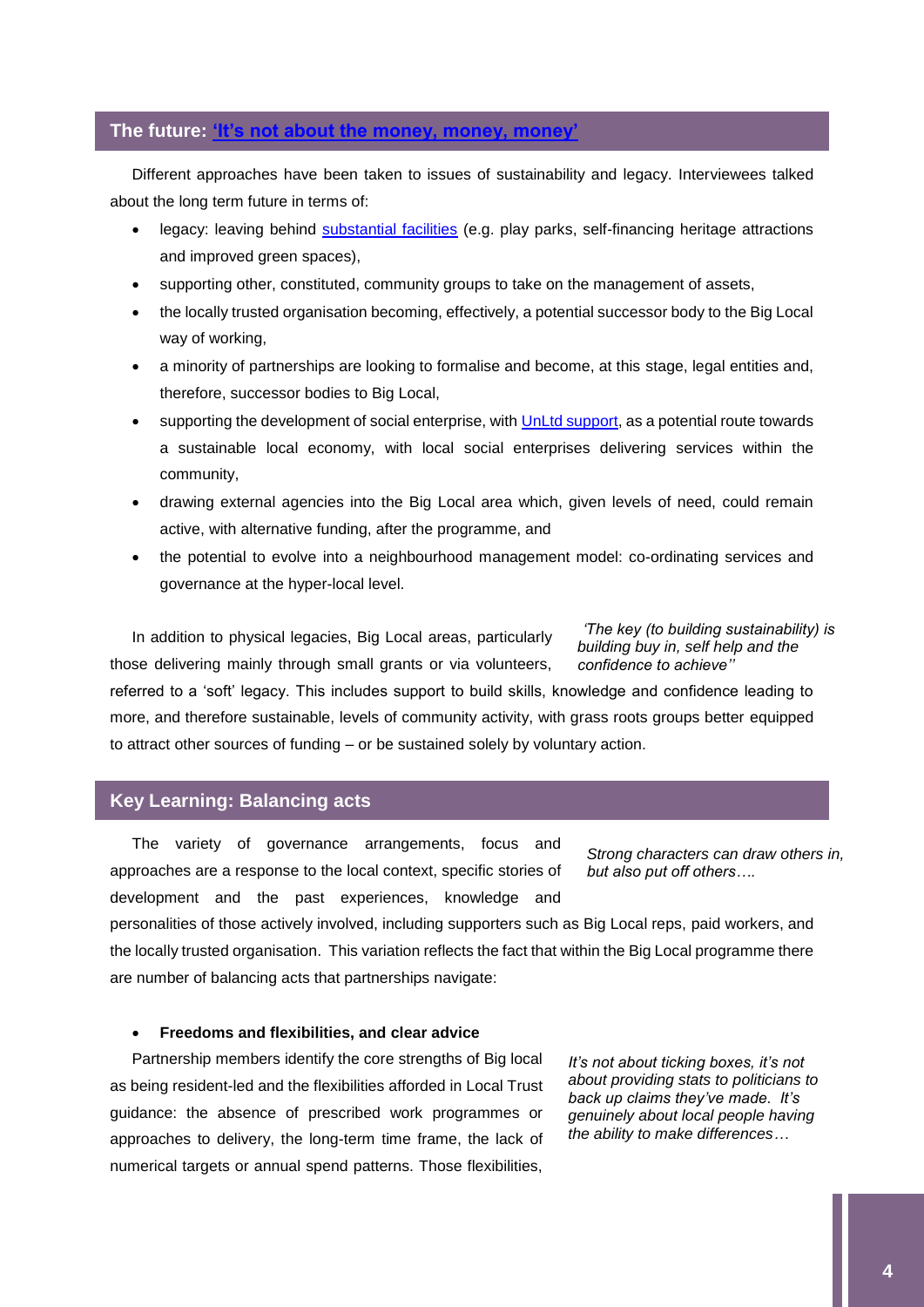however, are not universally welcomed. Some participants would like clear advice, more boundaries, and a straighter path to follow.

#### **Community needs and community wants**

The time allowed for, and resource allocated to, initial community profiling and plan development was appreciated as different to other funding regimes with time limited consultation and short timescales for bid preparation. However, the process raised a number of questions about whether the views expressed by those consulted are reflective of actual needs, or what people thought others needed and to what extent partnerships are addressing the more hidden, and underlying, problems in their communities.

#### **Long term development and short term delivery**

The resident-led nature of Big Local was also seen as contributing in some cases to a slower than anticipated pace of development. Residents are very conscious that they need to be seen (by other

residents) to get things right but also that they need to show (other residents) something tangible*.* A slow lead in time though does have the longer term potential benefit of building community ownership of plans and activities.

*The challenge is that strategic work takes time and residents do not see change happening quickly and can get frustrated…so low level activity is as important as the strategic.*

#### **Widening involvement and managing complexity**

Local Trust has always encouraged a creative and, to some extent, an informal process that allows anyone to participate, regardless of particular skills and knowledge. A majority of the areas have, however, adopted traditional approaches to meetings, planning processes and community consultation. Reasons for this may be the pressures partnerships felt in terms of transparency and accountability, but also a feeling that, to do things 'properly', they should replicate the formal structures they see elsewhere. Some of the plan review meetings have had a more participatory style; for example they have been facilitated and incorporated small group discussions rather than chaired around one big table, but this does not appear to be the norm for Big Local meetings.

#### **Passions and connections**

There is a lot of passion amongst those actively involved in Big Local, people with an emotional commitment to the locality. This brings its own challenges. This commitment and the sense of ownership that people develop, mean that any disagreement

*The difficulties come out of a positive. There are amazing people involved, very committed, and passionate and care ……The downside is that they all want to play a leading role and that has caused conflict*

amongst partnership members can be taken very personally. And this can have more lasting consequences when the differences of opinion are amongst friends and neighbours in a small area.

#### **Hyper local and outward looking?**

The relatively small population covered by each area, and therefore the hyper-local aspect of Big Local, is viewed as a key strength. However, some worry that Big Local areas become inward looking and do not see *'the bigger picture'.* Furthermore, there can be tensions between those advocating for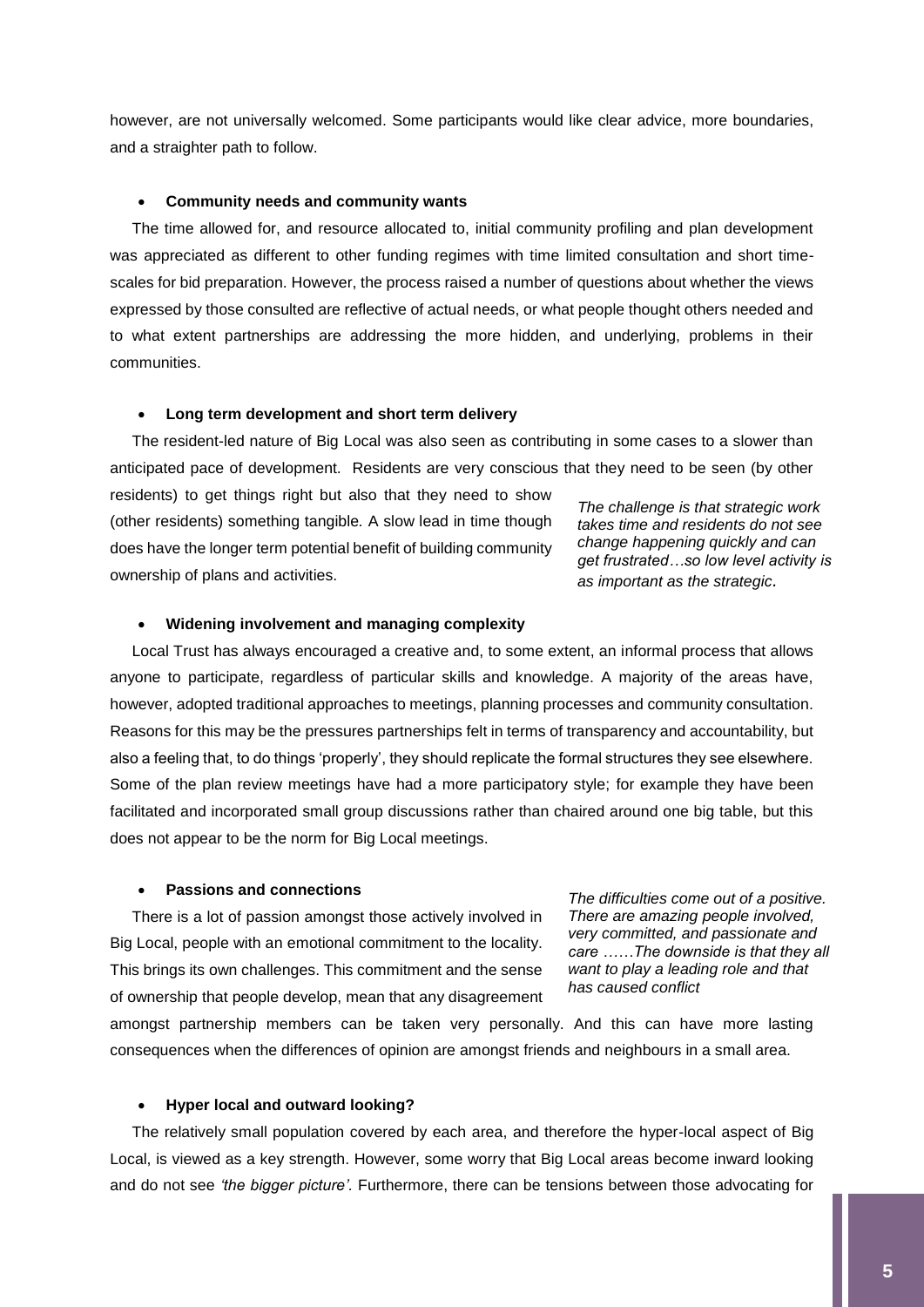their 'pet projects', rather than viewing Big Local as a holistic change mechanism. For those that had engaged with training and Spring Events, Local Trust played an important role in helping residents see that bigger picture.

#### **Delivering what's needed or filling in for cuts?**

Big Local areas can be under pressure, from within the community, to use their resources to 'substitute' for cuts to local authority services – in particular play and youth provision.

# **Key Learning: A Big Ask?**

Perhaps the biggest challenge for the Big Local approach is that it is a 'big ask' of local residents.

This applies in terms of time commitments, particularly where partnerships have been drawn in to operational management and monitoring as well as fulfilling strategic roles. The 'big ask', however, is more complex than time pressure. As a residentled initiative, tensions and conflict in Big Local areas can be between friends and near neighbours. Residents take their responsibilities very seriously and this creates a pressure to 'deliver' which can weigh heavily on partnership members. Residents active on partnerships talk of this being a steep

*A million pounds over 10 years is canny but it takes an awful lot of energy from an awful lot of people.*

*There have been power struggles between some residents…. There is a lot of passion and excitement. But in meetings when things are delayed or not going to plan that can spill over into anger and frustration.*

'learning curve' – particularly in the transition from plan development to delivery. This could be a positive experience in terms of building personal confidence and developing new skills and knowledge. It can also be very demanding and technical: finding out about planning permissions, tendering processes, asset transfer and Pre Qualifying Questionnaires to take on the management of local services.

Issues of multiple activism and multiple roles were identified as a challenge in some areas. Individuals are not only active on the partnership, but may also be volunteers with Big Local (and other) services, elected council members or carrying out paid roles in the local community.

Partnerships are also concerned about levels of participation in decision making and how to 'refresh' themselves through attracting new, active, members. There is often a reliance on a small core group to drive forward plans and activities. Resident members are very aware of the dangers of that reliance: What happens if key members leave? How are their skills and knowledge replaced? If partnership membership does not change, is there the risk that plans, however they are refreshed, become 'stale' and outdated over time? Alternatively, how do you keep people engaged over a 10 year programme?

Further, whilst Local Trust encourages areas to try out new ideas, residents are very aware of the 'risks' of potential failure: to personal reputations and to their standing within the community.

Finally, a recurrent theme is that the Big Local approach requires a change in the mind-set of active residents – and the wider community: *Big Local is asset based community development – building local capacity to respond to local needs – but it's a big step.*